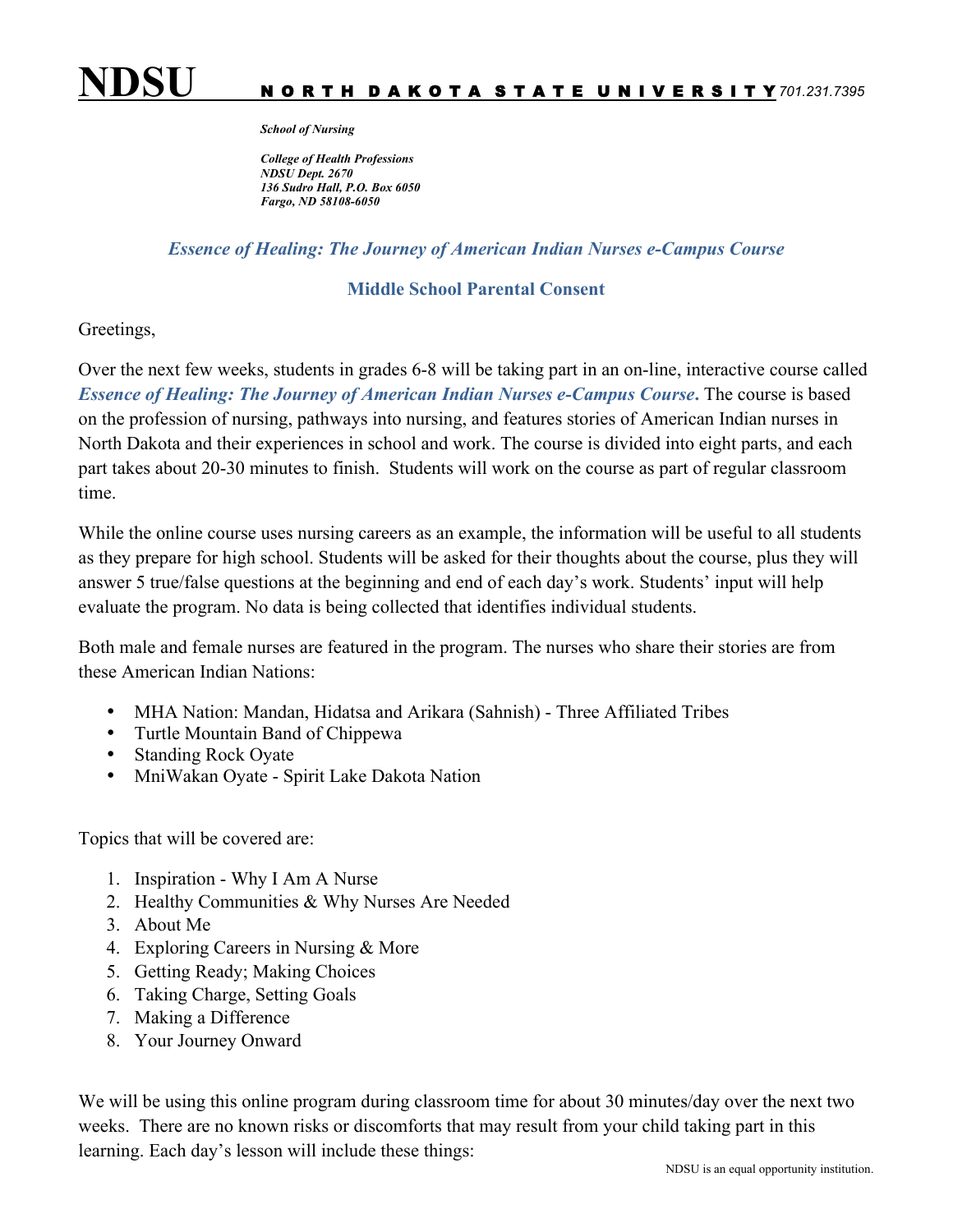- **Pre-test:** Measures what students know about a topic before they do the day's lesson
- **Introduction:** Brief description of the day's topic and what students can expect to learn.
- **Forums:** A place for students to offer their thoughts about a topic. Forum answers can be shared among all students participating in the course.
- **Activities:** Designed to be interactive, interesting and informative for students.
- **Journal Entries:** A place for students to offer personal thoughts about a topic.
- **Post-test:** Same as the pre-test. Measures how students' answers changed as a result of the learning they did.
- **Explore More:** Designed for students who want more in-depth information about the topic covered in each module.
- **Teachers' Resources:** Additional sources of information to help teachers in classroom instruction.

The program was developed by the NDSU School of Nursing, Fargo, ND and KAT Communications, Bismarck, ND. No compensation is being given for student participation. This course is part of regular classroom work.

If you have any questions about this course or your youth's part in evaluating it, please contact Loretta Heuer at *loretta.heuer@ndsu.edu* or 701-231-8205.

This program is a positive picture of nursing as a career choice and American Indian nursing accomplishment in our state, a perspective that can be appreciated by all. We are pleased to be able to offer it to all of our students. If for any reason you do not want your youth to take part in this learning and participate in evaluating the course, please sign and return the statement below to your child's teacher. No action is required if you approve of your youth's participation.

Sincerely,

Janetta Hener

Loretta Heuer, PhD, RN, FAAN Professor North Dakota State University School of Nursing

If you do not want your youth to participate in the e-campus learning experience, please sign and return this for to your youth's teacher.